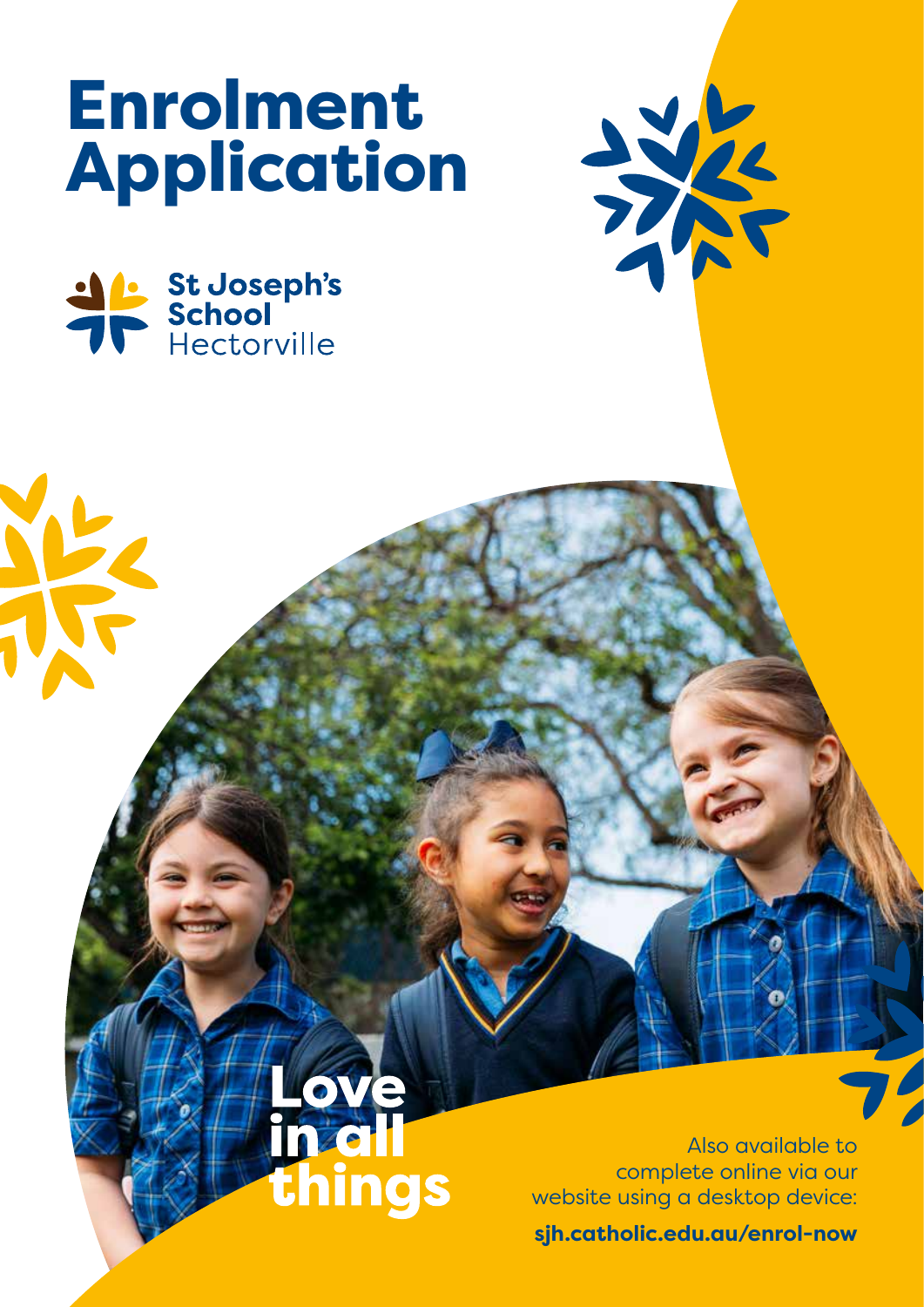# Application for enrolment

Please note that this enrolment application is an application only and does not guarantee that a place will be offered to your child.

Please cross all enrolments that apply:

| 3 Year Old Occasional Care Beginning date |                       |  | Term | Year | Year level        |
|-------------------------------------------|-----------------------|--|------|------|-------------------|
| Preschool                                 | Beginning date        |  | Term | Year | <b>Year level</b> |
| Reception to Year 6                       | <b>Beginning date</b> |  | Term | Year | <b>Year level</b> |

| <b>OFFICE USE ONLY</b>                                                                           |                        |                        |
|--------------------------------------------------------------------------------------------------|------------------------|------------------------|
| \$35 Application Fee for R - 6 enrolments (non-refundable) payable when application is submitted |                        |                        |
| Date received                                                                                    | <b>Application Fee</b> | Receipt number         |
| Acknowledgement                                                                                  | <b>Interviewed</b>     | Offer sent             |
| Offer accepted                                                                                   | Enrolment Fee paid     | Accept acknowledgement |

### **STUDENT DETAILS**

| <b>Family name</b>                          |                                                               |                                                  |
|---------------------------------------------|---------------------------------------------------------------|--------------------------------------------------|
| Given name/s                                |                                                               | Preferred name                                   |
| Date of birth                               |                                                               | Male<br>Female<br>Unspecified<br>Gender          |
| <b>Address</b>                              |                                                               |                                                  |
|                                             |                                                               | Post code                                        |
|                                             | Is your child of Aboriginal or Torres Strait Islander Origin? |                                                  |
| <b>No</b>                                   | Yes, Aboriginal   Yes, Torres Strait Islander                 | Yes, both                                        |
| Main language                               |                                                               | Main language spoken at home                     |
| <b>BACKGROUND</b>                           |                                                               |                                                  |
| Country of birth                            |                                                               | Nationality                                      |
| Arrival date in Australia, if born overseas |                                                               | Year first enrolled in a school in Australia     |
| Visa (if not Australian Citizen):           |                                                               |                                                  |
| Visa type                                   | Visa number                                                   | Date granted<br><b>Expiry date</b><br>$\sqrt{2}$ |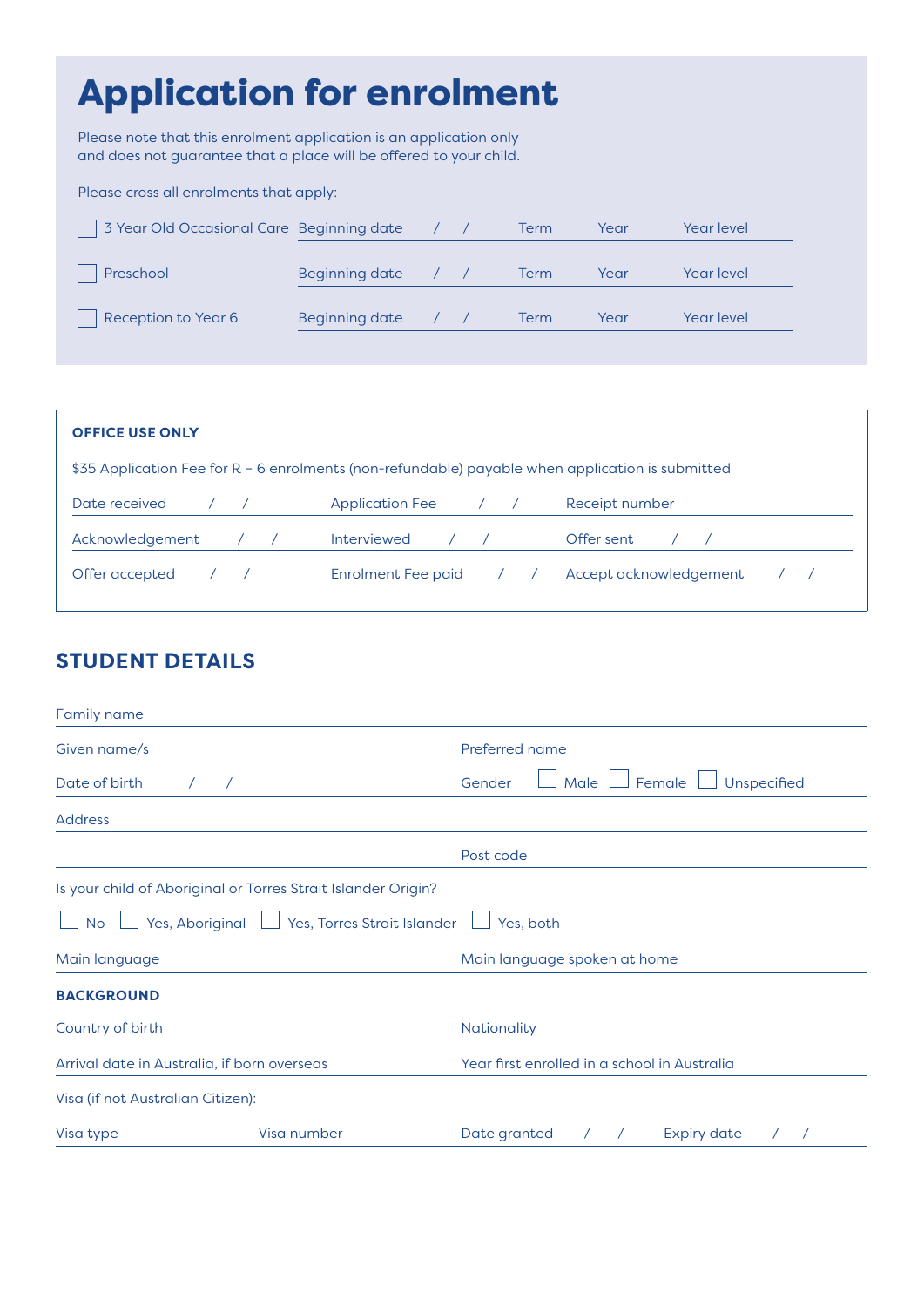# **STUDENT DETAILS (CONTINUED)**

### **EDUCATION**

| Current school                                                       |      | Current year level |
|----------------------------------------------------------------------|------|--------------------|
| Previous schools and preschools<br>(Attach separate sheet if needed) |      |                    |
| $\mathbf{1}$ .                                                       | from | to                 |
| 2.                                                                   | from | to                 |
| $\overline{3}$ .                                                     | from | to                 |
| 4.                                                                   | from | to                 |
| ________                                                             |      |                    |

### **RELIGIOUS**

Religion

Present Parish of Worship

| <b>Sacraments</b> | <b>Parish</b> | <b>Date</b> |            |
|-------------------|---------------|-------------|------------|
| <b>Baptism</b>    |               |             |            |
| Confirmation      |               |             | $\sqrt{1}$ |
| Reconciliation    |               | $\sqrt{1}$  |            |
| Eucharist         |               |             |            |

# **FAMILY DETAILS**

|                                                             | <b>Parent 1/Guardian 1/Mother</b>                                  | <b>Parent 2/Guardian 2/Father</b>                                       |
|-------------------------------------------------------------|--------------------------------------------------------------------|-------------------------------------------------------------------------|
| <b>Title</b>                                                |                                                                    |                                                                         |
| Family name                                                 |                                                                    |                                                                         |
| Given name/s                                                |                                                                    |                                                                         |
| Preferred name                                              |                                                                    |                                                                         |
| Date of birth                                               | $\prime$                                                           | $\sqrt{ }$                                                              |
| Occupation                                                  |                                                                    |                                                                         |
| <b>Occupation Group</b><br>(refer list, last page)          | $\Box$ 8<br>$\overline{3}$<br>$\overline{4}$<br>$\mathcal{P}$<br>1 | $\overline{3}$<br>$\overline{2}$<br>$\mathbf{1}$<br>$\overline{4}$<br>8 |
| Employer                                                    |                                                                    |                                                                         |
| If not employed, do you<br>receive a government<br>benefit? | Yes<br><b>No</b>                                                   | Yes<br>No                                                               |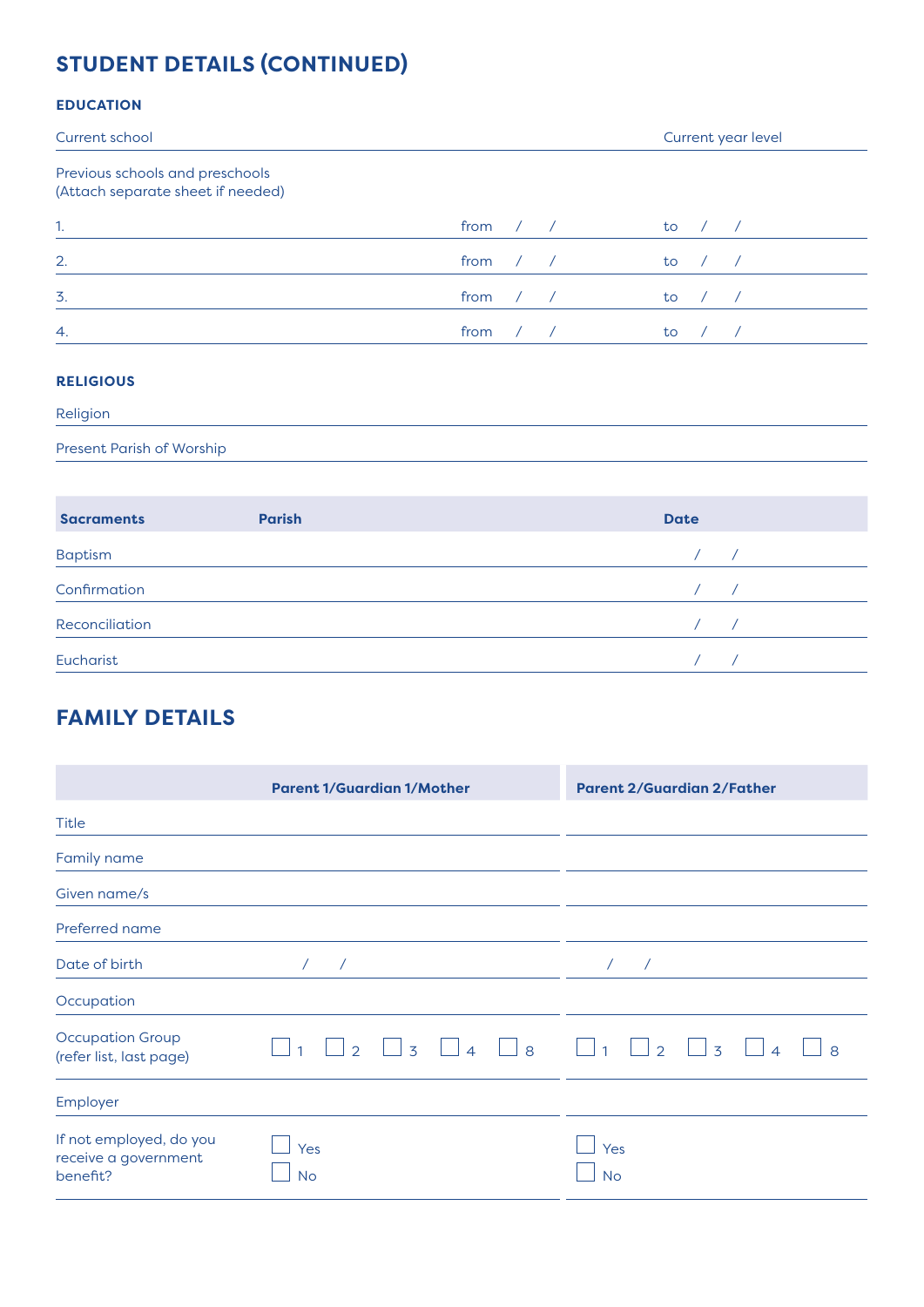# **FAMILY DETAILS (CONTINUED)**

|                                                                                                      | <b>Parent 1/Guardian 1/Mother</b>                              | <b>Parent 2/Guardian 2/Father</b>                              |
|------------------------------------------------------------------------------------------------------|----------------------------------------------------------------|----------------------------------------------------------------|
| <b>CONTACT DETAILS</b>                                                                               |                                                                |                                                                |
| Home phone number                                                                                    |                                                                |                                                                |
| Work phone number                                                                                    |                                                                |                                                                |
| Mobile number                                                                                        |                                                                |                                                                |
| <b>Email address</b>                                                                                 |                                                                |                                                                |
| <b>Residential address</b>                                                                           |                                                                |                                                                |
| Postal address (if different)                                                                        |                                                                |                                                                |
|                                                                                                      |                                                                |                                                                |
| Relationship to child<br>(Father/Mother/Foster/Step/<br>Guardian/Grandparent etc.)                   |                                                                |                                                                |
| Child resides with                                                                                   | Yes, full time<br>Yes, part time<br><b>No</b>                  | Yes, full time<br>Yes, part time<br><b>No</b>                  |
| Family Court or other relevant<br><b>Court Order/Intervention</b><br><b>Order or Parenting Plan?</b> | Yes<br><b>No</b>                                               | Yes<br><b>No</b>                                               |
| (If yes, a copy of the order is<br>to be provided to the school)                                     |                                                                |                                                                |
| <b>RELIGIOUS &amp; BACKGROUND</b>                                                                    |                                                                |                                                                |
| Religion                                                                                             |                                                                |                                                                |
| Main language spoken<br>at home                                                                      |                                                                |                                                                |
| Country of birth                                                                                     |                                                                |                                                                |
| Cultural background                                                                                  |                                                                |                                                                |
| Arrival date in Australia<br>(if applicable)                                                         |                                                                |                                                                |
| <b>Residential status</b>                                                                            | Australian citizen<br>Permanent resident<br>Temporary resident | Australian citizen<br>Permanent resident<br>Temporary resident |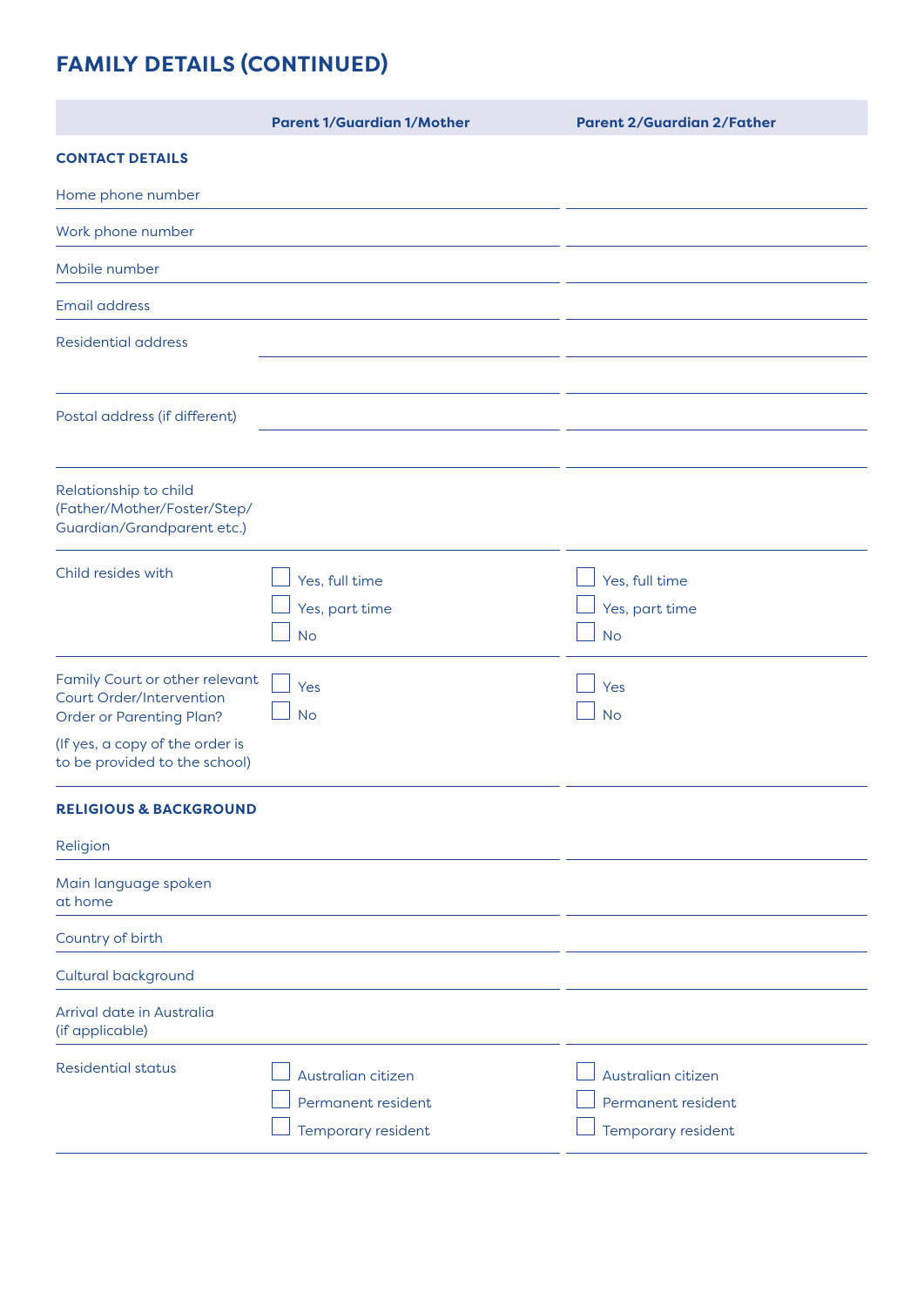# **FAMILY DETAILS (CONTINUED)**

|                                                                                                        | <b>Parent 1/Guardian 1/Mother</b>                                                                                                                | <b>Parent 2/Guardian 2/Father</b>                                                                                                                |
|--------------------------------------------------------------------------------------------------------|--------------------------------------------------------------------------------------------------------------------------------------------------|--------------------------------------------------------------------------------------------------------------------------------------------------|
| Visa                                                                                                   | Visa type                                                                                                                                        | Visa type                                                                                                                                        |
| (if not an Australian Citizen):                                                                        | Visa number                                                                                                                                      | Visa number                                                                                                                                      |
|                                                                                                        | Date granted<br>$\prime$<br>$\prime$                                                                                                             | Date granted<br>$\sqrt{2}$<br>$\prime$                                                                                                           |
|                                                                                                        | <b>Expiry date</b><br>$\sqrt{2}$<br>$\sqrt{2}$                                                                                                   | <b>Expiry date</b><br>$\sqrt{2}$<br>$\sqrt{ }$                                                                                                   |
| Highest school year<br>completed (circle one)                                                          | 9 (or below)<br>12<br>11<br>10<br>Year                                                                                                           | Year<br>12<br>11<br>10<br>9 (or below)                                                                                                           |
| Non-school (tertiary)<br>qualifications                                                                | Bachelor's degree or above<br>Advanced diploma / Diploma<br>Certificate I to IV<br>(including trade certificate)<br>No non-school qualifications | Bachelor's degree or above<br>Advanced diploma / Diploma<br>Certificate I to IV<br>(including trade certificate)<br>No non-school qualifications |
| Are you an old scholar?                                                                                | Yes<br><b>No</b><br>If yes, years attended:<br>to                                                                                                | Yes<br><b>No</b><br>If yes, years attended:<br>to                                                                                                |
| <b>OTHER CHILDREN</b>                                                                                  |                                                                                                                                                  |                                                                                                                                                  |
| Have you previously had a student at this school?<br>If yes, please list the names and dates attended: |                                                                                                                                                  | Yes<br>No                                                                                                                                        |
|                                                                                                        |                                                                                                                                                  |                                                                                                                                                  |
|                                                                                                        |                                                                                                                                                  |                                                                                                                                                  |
| Do you have any other children in the family?                                                          |                                                                                                                                                  | Yes<br><b>No</b>                                                                                                                                 |

| <b>Name</b> | M/F/U Birth date |                             |                      | <b>School attending</b> | <b>Year level</b> |
|-------------|------------------|-----------------------------|----------------------|-------------------------|-------------------|
|             |                  |                             | $\sim$ $\sim$ $\sim$ |                         |                   |
|             |                  |                             |                      |                         |                   |
|             |                  | $\sim$ $\sim$ $\sim$ $\sim$ |                      |                         |                   |
|             |                  |                             |                      |                         |                   |
|             |                  |                             |                      |                         |                   |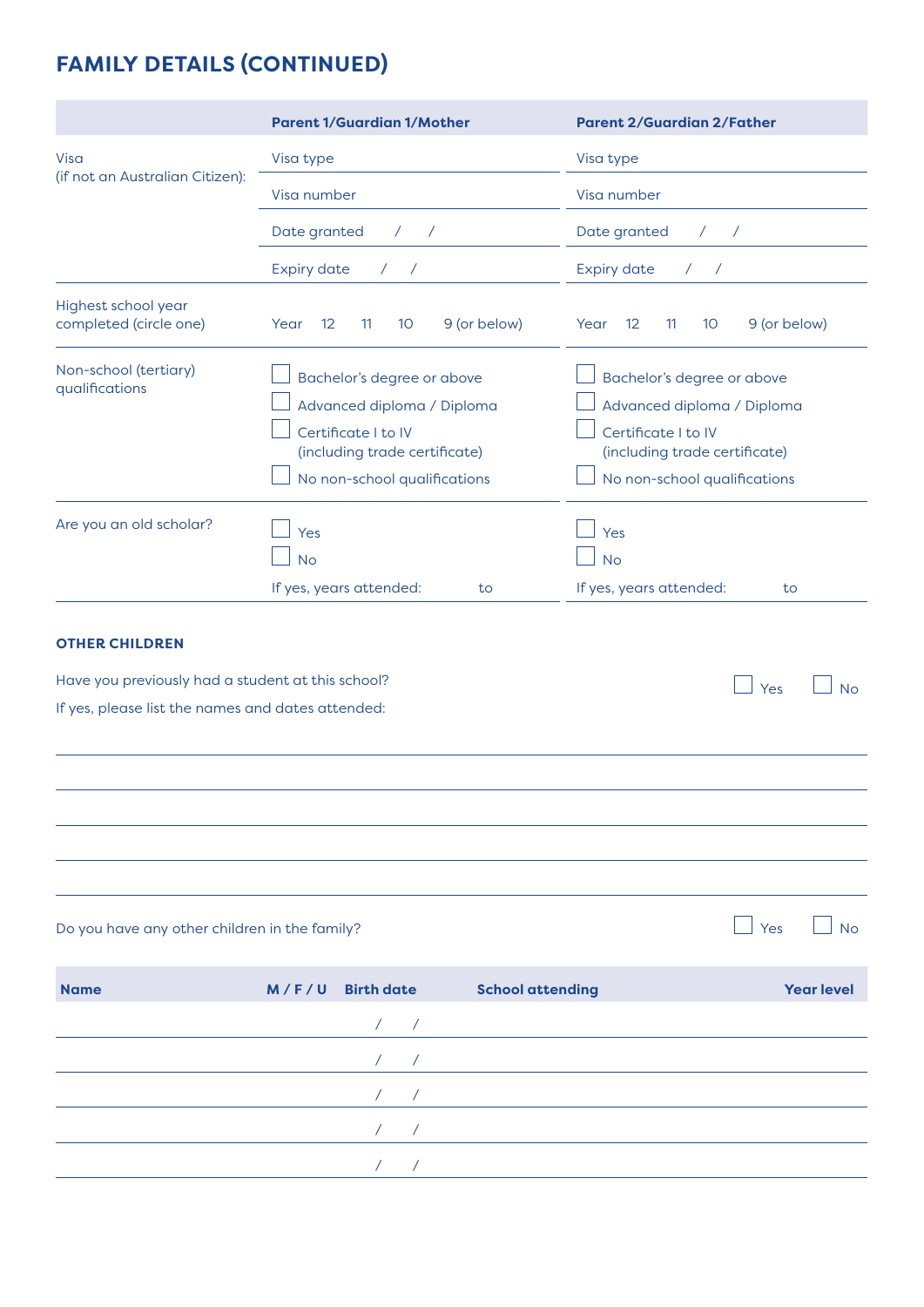### **HEALTH INFORMATION**

| Contact person                                                                                                                                             | Phone                                                                                                                                                                                                                                                                                                                                |     |           |
|------------------------------------------------------------------------------------------------------------------------------------------------------------|--------------------------------------------------------------------------------------------------------------------------------------------------------------------------------------------------------------------------------------------------------------------------------------------------------------------------------------|-----|-----------|
| Support received                                                                                                                                           |                                                                                                                                                                                                                                                                                                                                      |     |           |
| Agencies involved                                                                                                                                          |                                                                                                                                                                                                                                                                                                                                      |     |           |
|                                                                                                                                                            |                                                                                                                                                                                                                                                                                                                                      |     |           |
|                                                                                                                                                            |                                                                                                                                                                                                                                                                                                                                      |     |           |
|                                                                                                                                                            |                                                                                                                                                                                                                                                                                                                                      |     |           |
| If yes, please provide details (eg. physical, hearing, vision impairment, autistic disorder,<br>global development delay, speech and language impairment): |                                                                                                                                                                                                                                                                                                                                      |     |           |
| Does your child have a diagnosed disability?                                                                                                               |                                                                                                                                                                                                                                                                                                                                      | Yes | <b>No</b> |
| <b>ADDITIONAL NEEDS</b>                                                                                                                                    |                                                                                                                                                                                                                                                                                                                                      |     |           |
| <b>Health Fund Name</b>                                                                                                                                    | Policy No.                                                                                                                                                                                                                                                                                                                           |     |           |
| Phone                                                                                                                                                      | Medicare No.                                                                                                                                                                                                                                                                                                                         |     |           |
|                                                                                                                                                            | Post code                                                                                                                                                                                                                                                                                                                            |     |           |
| <b>Address</b>                                                                                                                                             |                                                                                                                                                                                                                                                                                                                                      |     |           |
| <b>DETAILS OF CHILD'S DOCTOR/CLINIC</b><br>Doctor/Clinic                                                                                                   |                                                                                                                                                                                                                                                                                                                                      |     |           |
|                                                                                                                                                            |                                                                                                                                                                                                                                                                                                                                      |     |           |
| Please bring Health care/Medical management plan. This must be provided.                                                                                   |                                                                                                                                                                                                                                                                                                                                      |     |           |
|                                                                                                                                                            | If your child has any individual emergency or routine health care/medical management needs (eg. seizure<br>management, toilet support, diabetes management, supervision of medication, anaphylaxis first aid) the school will<br>need a health care/medical management/medication plan from the treating doctor/health professional. |     |           |
|                                                                                                                                                            |                                                                                                                                                                                                                                                                                                                                      |     |           |
| Are there any health related dietary restrictions? If yes, please provide details:                                                                         |                                                                                                                                                                                                                                                                                                                                      | Yes | <b>No</b> |
|                                                                                                                                                            |                                                                                                                                                                                                                                                                                                                                      |     |           |
|                                                                                                                                                            |                                                                                                                                                                                                                                                                                                                                      |     |           |
| auto-injector for anaphylaxis):                                                                                                                            | If yes, please specify (eg. Inhaler for asthma, blood glucose monitoring for diabetes, Adrenaline                                                                                                                                                                                                                                    |     |           |
| Does your child have a diagnosed medical condition that may require support?                                                                               |                                                                                                                                                                                                                                                                                                                                      | Yes | <b>No</b> |
| www.sahealth.sa.gov.au)                                                                                                                                    |                                                                                                                                                                                                                                                                                                                                      |     |           |
| Has your child received all scheduled immunisations?<br>(Schedule as determined by the Childhood Immunisation Schedule available from                      |                                                                                                                                                                                                                                                                                                                                      | Yes | <b>No</b> |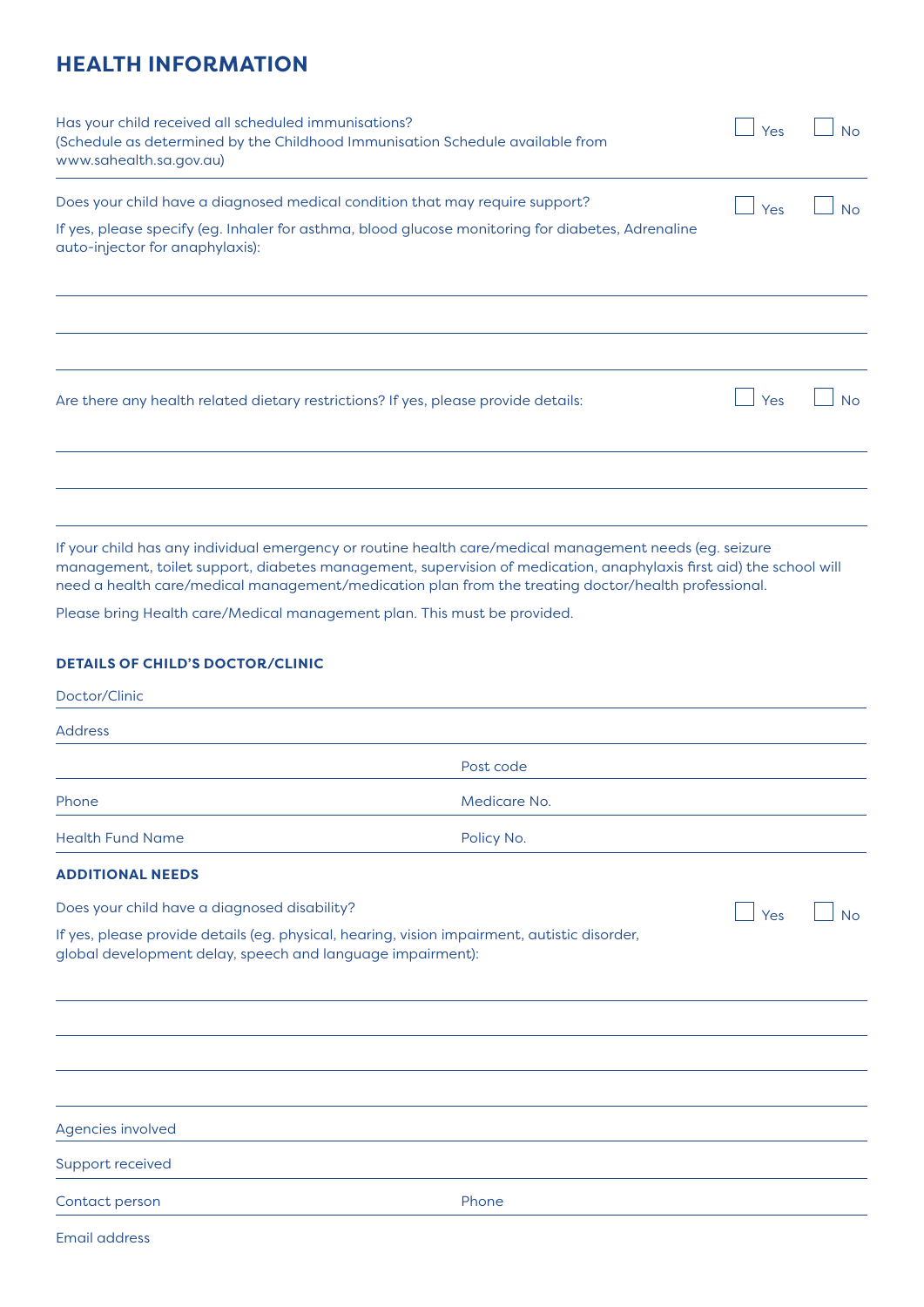# **HEALTH INFORMATION (CONTINUED)**

Do you have any concerns about your child's development? If yes, please provide details (eg. behaviour, personal care needs, language skills):  $\Box$  Yes  $\Box$  No.

### **ADDITIONAL NEEDS & CONSIDERATIONS FOR STUDENTS**

The following questions are to assist us in facilitating the smooth transition of students into the school setting.

| Does your child have any special achievements, talents?                                                                                                                                                   | Yes | <b>No</b>      |
|-----------------------------------------------------------------------------------------------------------------------------------------------------------------------------------------------------------|-----|----------------|
| Does your child have any learning needs?                                                                                                                                                                  | Yes | No             |
| Has your child attended any specialised agencies, special schools, units or centres?                                                                                                                      | Yes | N <sub>0</sub> |
| Has your child been assessed by a specialist service (such as speech pathologist, occupational<br>therapist, psychiatrist, psychologist, audiologist, optometrist or other specialist clinic or service)? | Yes | <b>No</b>      |
| Does your child have any special needs or considerations?<br>(For example: disabilities, allergies, restrictions on physical activity)                                                                    | Yes | No             |
| Does your child require any special provisions to be made by the school (eq. medication,<br>disabled access, etc)?                                                                                        | Yes | No             |
| Does your child have any infectious diseases?                                                                                                                                                             | Yes | N <sub>O</sub> |
| Has your child ever been suspended from school, expelled or refused admission to another school?                                                                                                          | Yes | No             |
| Is there any other information that the school should be aware of in order to meet your<br>child's educational needs?                                                                                     | Yes | N <sub>O</sub> |
| Do you have any outstanding school fees with another school?                                                                                                                                              | Yes |                |

If you answered yes to any of the above questions, please give details and use attachments if necessary.

### **WHY DID YOU CHOOSE OUR SCHOOL?**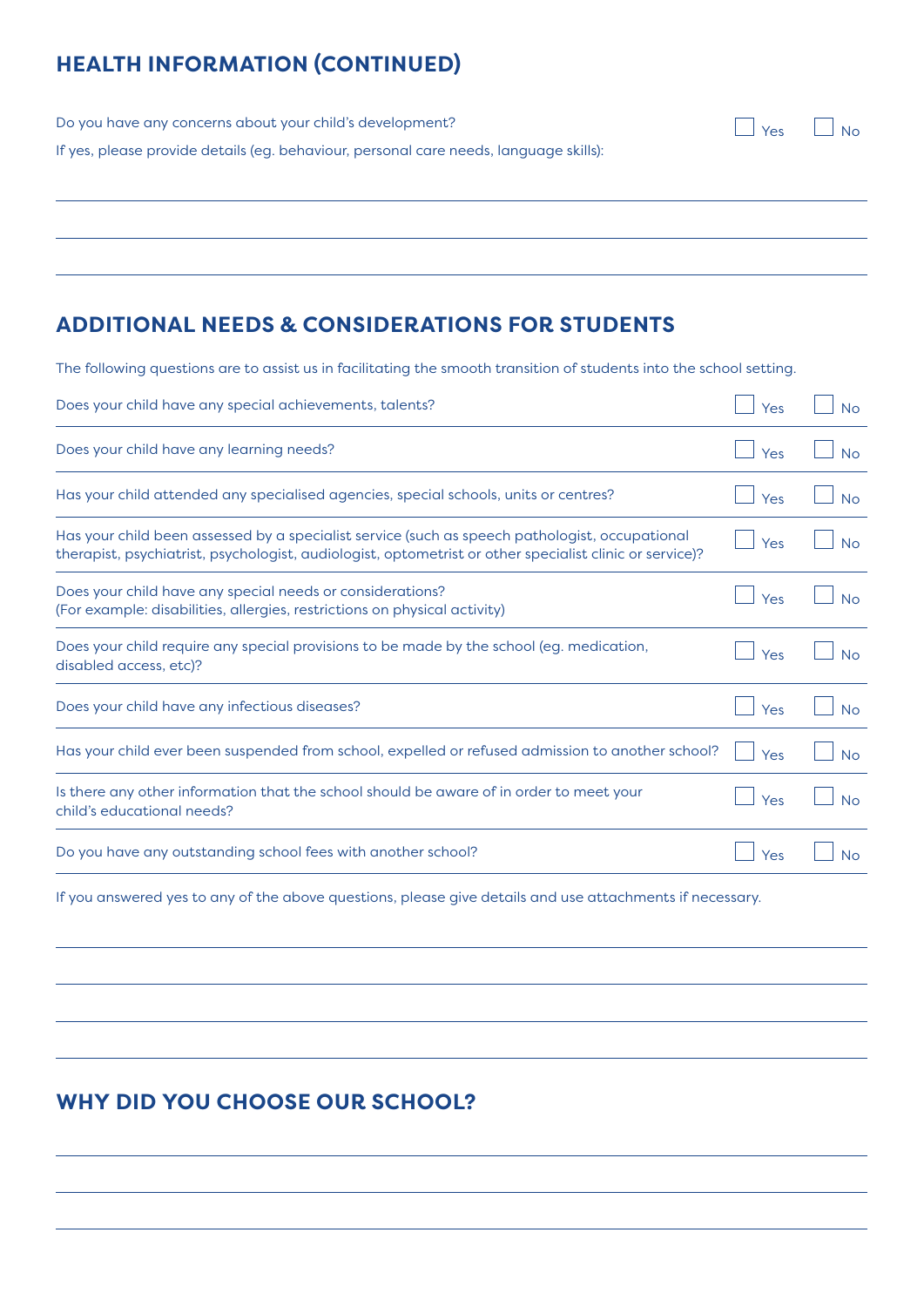### **PRIVACY AND RELEASE OF INFORMATION**

- 1. The school collects personal information, including sensitive information about students and parents/guardians, before and during the course of a student's enrolment at the school. This may be in writing or in the course of conversations. The primary purpose of collecting this information is to enable the school to provide schooling to students enrolled at the school, exercise its duty of care, and perform necessary associated administrative activities, which will enable pupils to take part in all the activities of the school.
- 2. Some of the information we collect is to satisfy the school's legal obligations, particularly to enable the school to discharge its duty of care.
- 3. Laws governing or relating to the operation of a school require certain information to be collected and disclosed. These include relevant Education Acts, and Public Health and Child Protection laws.
- 4. Health information about students is sensitive information within the terms of the Australian Privacy Principles (APPs) under the Privacy Act 1988. We may ask you to provide medical reports about students from time to time.
- 5. The school may disclose personal and sensitive information for educational, administrative and support purposes. This may include to: other schools and teachers at those schools; government departments (including for policy and funding purposes); the Catholic Education Office, the South Australian Commission for Catholic Schools, the school's local parish and diocese, other related church agencies/entities, and schools within other Dioceses; medical practitioners; people providing educational, support and health services to the school, including specialist visiting teachers, sports coaches, volunteers, and counsellors; providers of learning and assessment tools; assessment and educational authorities, including the Australian Curriculum, Assessment and Reporting Authority (ACARA) and NAPLAN Test Administration Authorities (who will disclose it to the entity that manages the online platform for NAPLAN); people providing administrative and financial services to the school; anyone you authorise the school to disclose information to; and anyone to whom the school is required or authorised to disclose the information to by law, including child protection laws.
- 6. From time to time, the school may be required to communicate to parents/guardians that personal information has been requested by the Commonwealth and State Governments and the Catholic Education Office.
- 7. In situations where both parents are enrolling, but are separated, it is the policy of the school to release school reports to both parents of the student upon request. It is also our policy to allow both parents to attend parent/ teacher interviews upon request. However, the school will abide by any court orders which prevent the release of such information.
- 8. The school may disclose personal information (your name and address) to another Catholic school who may wish to provide you with information to assist you in choosing another Catholic school.
- 9. Personal information collected from pupils is regularly disclosed to their parents or guardians.
- 10. The school may use online or 'cloud' service providers to store personal information and to provide services to the school that involve the use of personal information, such as services relating to email, instant messaging and education and assessment applications. Some limited personal information may also be provided to these service providers to enable them to authenticate users that access their services. This personal information may reside on a cloud service provider's server which may be situated outside Australia. Further information about the school's use of an online or 'cloud' service provider is contained in the school's Privacy Statement.
- 11. The school's Privacy Statement, accessible on the school's website, sets out how parents/guardians or students may seek access to and correction of their personal information which the school has collected and holds. However, access may be refused in certain circumstances such as where access would have an unreasonable impact on the privacy of others, where access may result in a breach of the school's duty of care to the student, or where students have provided information in confidence. Any refusal will be notified in writing with reasons if appropriate.
- 12. The school's Privacy Statement also sets out how parents/guardians and students can make a complaint about a breach of the APPs and how the complaint will be handled.
- 13. The school may engage in fundraising activities. Information received from you may be used to make an appeal to you. [It may also be disclosed to organisations that assist in the school's fundraising activities solely for that purpose.] We will not disclose your personal information to third parties for their own marketing purposes without your consent.
- 14. On occasions information such as academic and sporting achievements, student activities and similar news is published in school newsletters and magazines, on our intranet and on our website. This may include photographs and videos of student activities such as sporting events, school camps and school excursions. The school will obtain permissions from the student's parent/guardian (and from the student if appropriate) if we would like to include such photographs or videos [or other identifying material] in our promotional material or otherwise make this material available to the public such as on the internet.
- 15. We may include pupils' and pupils' parents' contact details in a class list and school directory.
- 16. If you provide the school with the personal information of others, such as doctors or emergency contacts, we encourage you to inform them that you are disclosing that information to the school and why.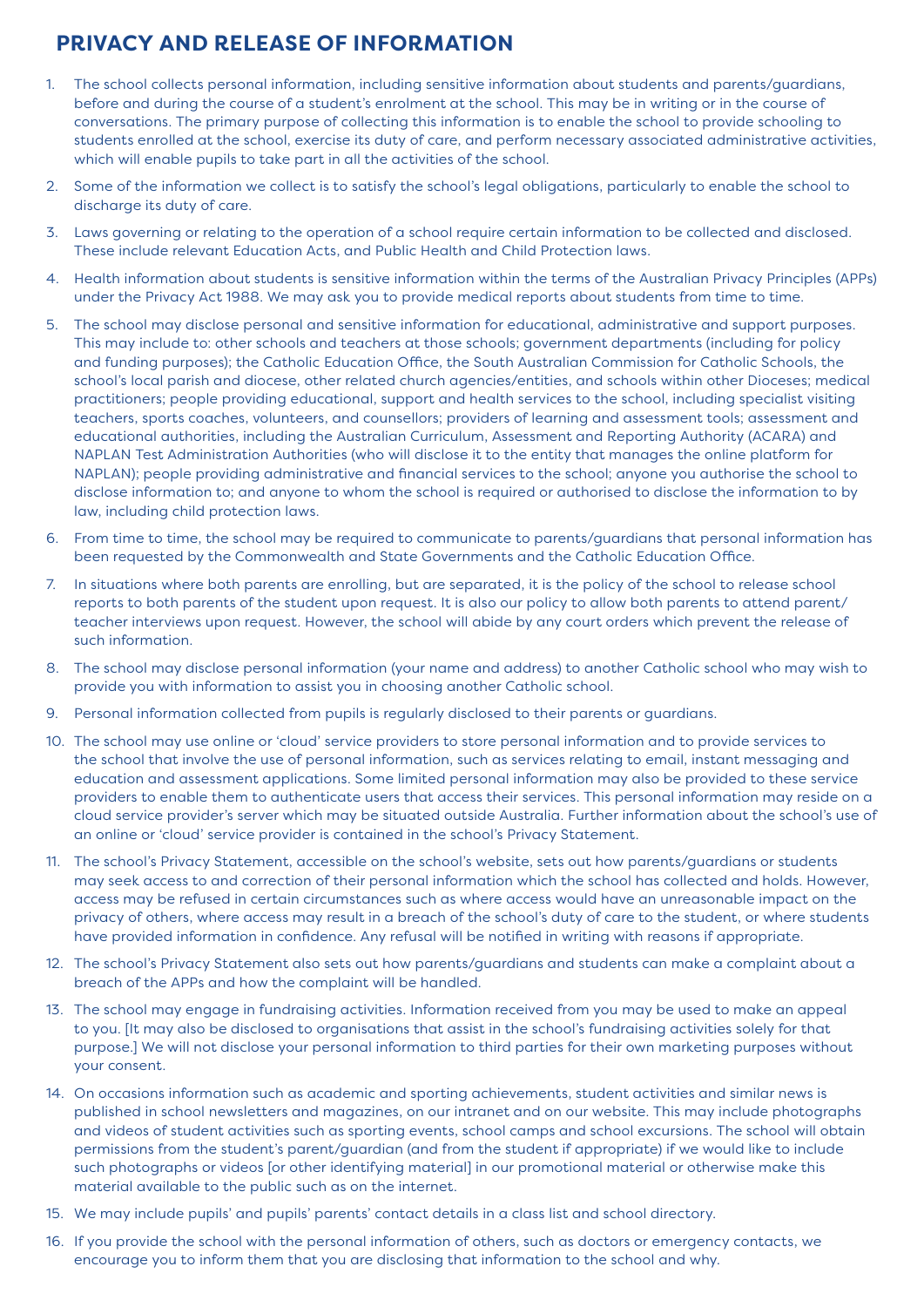# **PARENT/GUARDIAN DECLARATION**

- 1. In applying to enrol my/our child at this school, I/we accept that s/he will be educated in the Catholic faith within a Christian educational environment.
- 2. I/we accept that support of school staff and cooperation concerning school activities is essential.
- 3. I/we accept that I/we will abide by school policies as amended from time to time.
- 4. I/we accept that participation in camps is compulsory and that membership in school sporting teams takes priority over competing sporting interests.
- 5. I/we accept that the school reserves the right to suspend or expel a student for serious or continued breaches of school rules, regulations and/or policies, including conduct that brings into disrepute the good name and reputation of the school.
- 6. I/we accept the standards the school sets regarding grooming, uniform and personal presentation.
- 7. I/we accept responsibility for the payment of tuition fees and other costs associated with the education of my/our child as determined and amended from time to time by the school (except where exemptions/remissions have been sought and granted).
- 8. I/we accept that the method of payment will be by direct debit from my account.
- 9. I/we accept that one full term's tuition fee will be charged for students withdrawn without at least one term's notice in writing.
- 10. I/we understand that once we have been officially interviewed and a Letter of Offer received, that there will be an Acceptance Fee of \$100 for Preschool and \$100 Reception to Year 6 (total Acceptance Fee for Preschool to Year 6 is \$200). This is non-refundable and payable on our acceptance of your offer.
- 11. I/we accept that the school does not accept liability for damage or loss of any personal possessions of students and that insurance for my/our child's personal possessions is my/our responsibility.
- 12. I/we consent to the school obtaining information about my/ our child, where necessary, from previous schools or agencies/ professionals.
- 13. I/we consent to the school obtaining my/our fee-paying record, where necessary, from previous schools.
- 14. I/we consent to my/our basic family details (name, email address and telephone number) being revealed to: State Dental Clinic and to other Catholic schools who may wish to provide me/us with information to assist in choosing another Catholic school.
- 15. I/we consent to my/our personal details (contact name, telephone number, address) being disclosed for pastoral support and Thanksgiving campaigns to the Parish in which I/we reside.
- 16. I/we declare that all of the information provided in this application is, to the best of my/our knowledge, true and accurate.

I/we acknowledge and, if my/our application is successful, accept and agree to all of the above terms and conditions clauses 1-16 and Privacy and Release Information clauses 1-16 (previous page).

Parent 1/Guardian 1/Mother Signature:

Date / /

Parent 2/Guardian 2/Father Signature:

Date *in* 

# Checklist: What you need to provide/ bring with you

Please bring the following with you when presenting this complete enrolment application:

### **For Reception to Year 6 enrolments, the Application Fee of \$35.**

Please note application does not quarantee that a place will be offered to your child. If accepted, a \$100 Preschool or \$100 Reception to Year 6 Acceptance Fee is payable (total Acceptance Fee for Preschool to Year 6 is \$200). This is non-refundable.

### **A copy of the following documents (where applicable):**

- Birth certificate (or extract)
- Immunisation History Statement available from www.medicare.gov.au/online
- Baptismal certificate
- Latest school report and/or reference from previous schools
- Copies of any national tests results (eg. NAPLAN) where available
- Letter of support/reference from your Parish Priest/Minister of Religion
- Any Court order, parenting plan or related information affecting your child
- Health care/Medical management plan if required
- Documentation relating to special needs (any reports, action plans, assessments, etc)
- If you are not born in Australia and on a Visa, please provide documentation (passports, Visa Grant Notice).

Please note: In due course you will be contacted regarding your application for enrolment. If you accept an offer of enrolment, the terms and conditions detailed in this Enrolment Application are incorporated in the Enrolment Contract.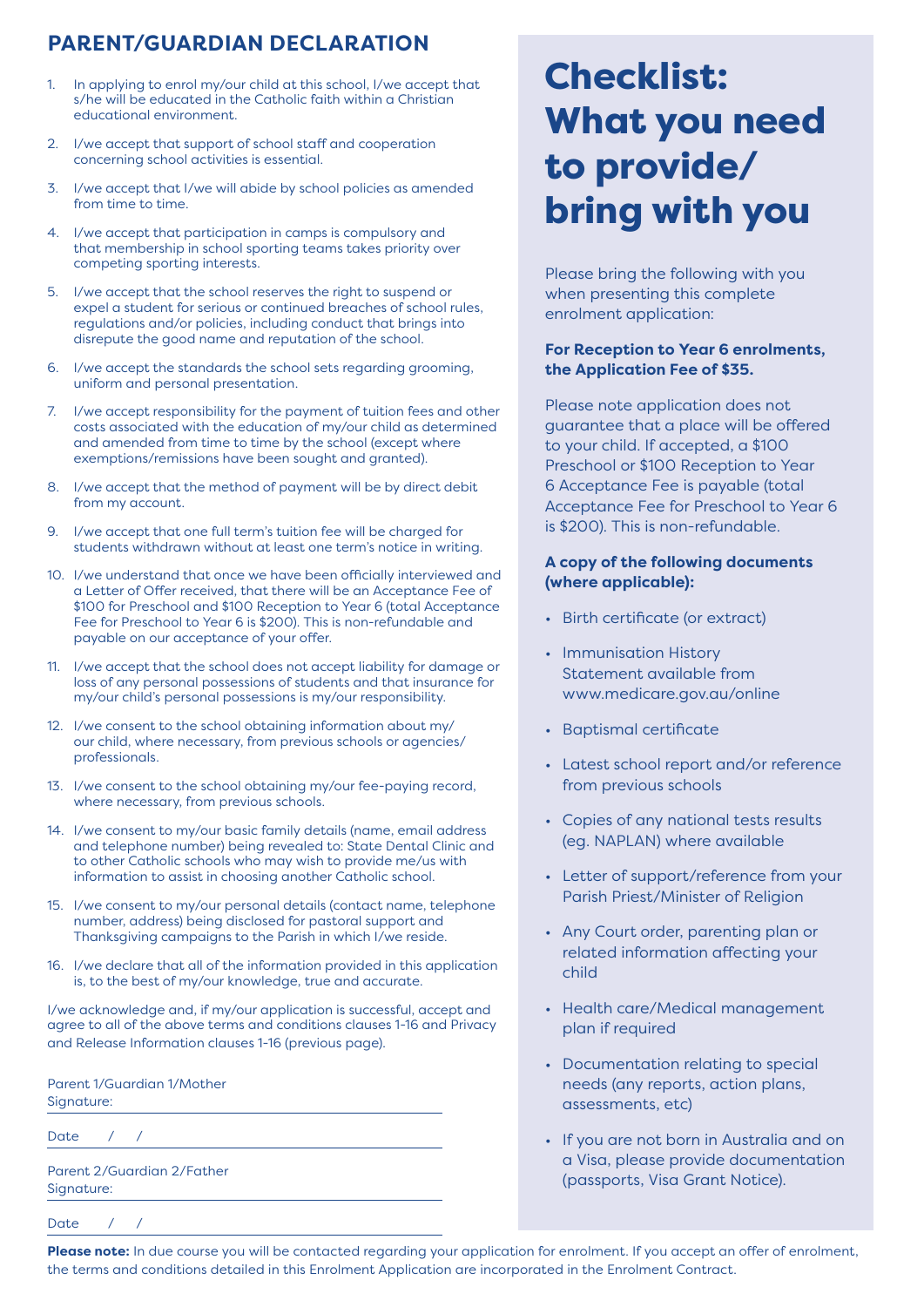# Complete for Preschool enrolments

### **PLEASE COMPLETE: DEPARTMENT FOR EDUCATION PARENT DISCLAIMER**

I/We understand that the entitlement to a department funded preschool program, which may be a child care centre, private preschool or department preschool, is for an average of 15 hours per week over 40 weeks of the year(maximum, 600 hours).

I/We declare that the child I am/we are enrolling is not already accessing a department funded preschool program with an entitlement of 15 hours per week from another service provider.

If this child is accessing another preschool program that is funded by a department, which may be a child care centre, private preschool or department preschool, please provide details of the site and number of hours enrolled.

| This site St Joseph's Preschool Hectorville                                                                      | Number of hours enrolled |
|------------------------------------------------------------------------------------------------------------------|--------------------------|
| Other department funded site:                                                                                    |                          |
| Name of site                                                                                                     | Number of hours enrolled |
| If unever whather the ather service is a department Crapt Funded Drescheel contact the Universal Access togen on |                          |

(If unsure whether the other service is a department Grant Funded Preschool contact the Universal Access team on 8226 3681 for more information.)

| Parent/Guardian Sianature: | Date |
|----------------------------|------|
|----------------------------|------|

### **INFORMATION PRIVACY STATEMENT**

The Department for Education (the department) is committed to respecting the confidentiality of information provided by St Joseph's School Hectorville about children and their parent(s) or guardian(s), for example, information requested on child enrolment forms. Some of the information requested in this form is to enable the department to:

- assess and to provide all preschool funding entitlements (under the provisions of the Universal Access to Early Childhood Education Funding and Service Agreement)
- collect necessary statistical information and undertake analysis of the composition of the child population
- meet reporting requirements, including to the Australian Government.

If organisations are contracted on behalf of the department to undertake tasks that require access to enrolment data, the contract(s) between the department and those organisations will include strict confidentiality and disposal provisions.

Only unidentifiable data is reported to the Australian Government. In accordance with the South Australian Government Information Privacy Principles, no personal information is reported publicly that could identify individuals.

Further information about the Information Privacy Principles can be found at: https://archives.sa.gov.au/sites/default/files/ public/documents/Short%20Guide%20to%20the%20Information%20Privacy%20Principles.pdf

The information collected in enrolment forms provided to the department is stored securely in the department's databases. The management of this information is governed by State and the department's policies to ensure the information is used only for the purposes stated above and is secure, private and confidential. The disclosure of personal information held by Government is regulated by the 'Information Privacy Principles' (see reference above). Unless required to do so by a law of the State or Australian Government, as otherwise permitted by the Information Privacy Principles or in accordance with the information sharing guidelines, the department will not otherwise disclose the information to others without your consent.

I/We have read the Information Privacy Statement above. Please sign:

Parent 1/Guardian 1/Mother Signature:  $\qquad \qquad \qquad$  Date  $\qquad \qquad / \quad /$ 

Parent 2/Guardian 2/Father Signature:  $\qquad \qquad \qquad$  Date  $\qquad \qquad / \quad /$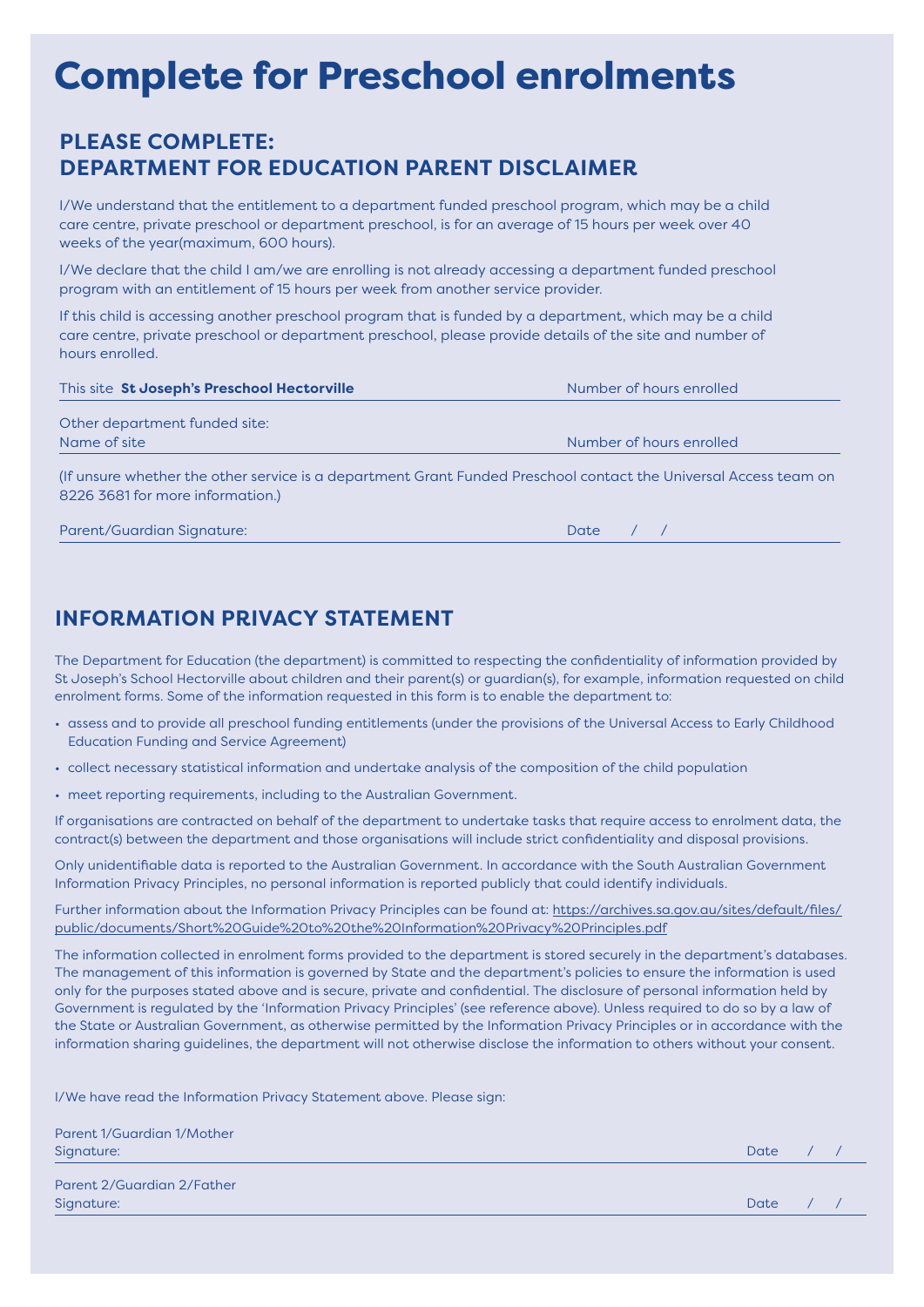### **GLOSSARY PARENTAL NON-SCHOOL EDUCATION**

| <b>Bachelor degree</b>   | Includes postgraduate Degree, Masters Degree, Graduate Diploma,<br>Graduate Certificate, Bachelor Degree (with Honours) and bachelor Degree. |
|--------------------------|----------------------------------------------------------------------------------------------------------------------------------------------|
| Advanced diploma/Diploma | Includes Advanced Diploma, Associate Degree and Diploma                                                                                      |

**Certificate I to IV (including Trade certificate)** Includes Certificate I, Certificate II, Certificate IV, Trade Certificate, Advanced certificate, Apprenticeship Certificate and trainee Certificate.

### **PARENTAL OCCUPATION GROUPS**

### **GROUP 1: Senior Management in large business organisation, government admin and defence, and qualified professionals**

- Professionals generally have degree or higher qualifications and experience in applying this knowledge to design, develop or operate complex systems; identify, treat and advise on problems; and teach others
- Senior executive/manager/department head in industry, commerce, media or other large organisation
- Public service manager (Section head or above), regional director, health/education/police/fire services administrator
- Other administrator [school principal, faculty head/dean, library/museum/gallery director, research facility director]
- Defence Forces Commissioned Officer
- Health, Education, Law, Social Welfare, Engineering, Science, Computing professional
- Business [management consultant, business analyst, accountant, auditor, policy analyst, actuary, valuer]
- Air/sea transport [aircraft/ship's captain/officer/pilot, flight officer, air traffic controller]

#### **GROUP 2: Other business managers, arts/media/ sportspersons and associate professionals**

- Associate professionals generally have diploma/technical qualifications and support managers and professionals
- Owner/manager of farm, construction, import/export, wholesale, manufacturing, transport, real estate business
- Specialist Manager [finance/engineering/production/ personnel/industrial relations/sales/marketing]
- Financial services manager [bank branch manager, finance/ investments/insurance broker, credit/loans officer]
- Retail sales/service manager [shop, petrol station, restaurant, club, hotel/motel, cinema, theatre, agency]
- Arts/media/sports [musician, actor, dancer, painter, potter, sculptor, journalist, author, media presenter, photographer, designer, illustrator, proof reader, sportsman/woman, coach, trainer, sports official]
- Health, Education, Law, Social Welfare, Engineering, Science, Computing technician/associate professional
- Business/administration [recruitment/employment/industrial relations/training officer, marketing/advertising specialist, market research analyst, technical sales representative, retail buyer, office/project manager]
- Defence Forces Senior Non-Commissioned Officer

### **GROUP 8: Currently not in paid work**

#### **GROUP 3: Tradesmen/women, clerks and skilled office, sales and service staff**

- Tradesmen/women generally have completed a 4 year Trade Certificate, usually by apprenticeship
- All tradesmen/women are included in this group
- Clerks [bookkeeper, bank/PO clerk, statistical/actuarial clerk, accounting/claims/audit clerk, payroll clerk, recording/registry/filing clerk, betting clerk, stores/ inventory clerk, purchasing/order clerk, freight/transport/ shipping clerk, bond clerk, customs agent, customer services clerk, admissions clerk]
- Skilled office, sales and service staff
- Office [secretary, personal assistant, desktop publishing operator, switchboard operator]
- Sales [company sales representative, auctioneer, insurance agent/assessor/loss adjuster, market researcher]
- Service [aged/disabled/refuge/child care worker, nanny, meter reader, parking inspector, postal worker, courier, travel agent, tour guide, flight attendant, fitness instructor, casino dealer/supervisor]

### **GROUP 4: Machine operators, hospitality staff, assistants, labourers and related workers**

- Drivers, mobile plant, production/processing machinery and other machinery operators
- Hospitality staff [hotel service supervisor, receptionist, waiter, bar attendant, kitchenhand, porter, housekeeper]
- Office assistants, sales assistants and other assistants
- Office [typist, word processing/data entry/business machine operator, receptionist, office assistant]
- Sales [sales assistant, motor vehicle/caravan/parts salesperson, checkout operator, cashier, bus/train conductor, ticket seller, service station attendant, car rental desk staff, street vendor, telemarketer, shelf stacker]
- Assistant/aide [trades' assistant, school/teacher's aide, dental assistant, veterinary nurse, nursing assistant, museum/gallery attendant, usher, home helper, salon assistant, animal attendant]
- Labourers and related workers
- Defence Forces ranks below NCO not included above
- Agricultural, horticulture, forestry, fishing, mining worker [farm overseer, shearer, wool/hide classer, farm hand, horse trainer, nurseryman, greenkeeper, gardener, tree surgeon, forestry/logging worker, miner, seafarer/fishing hand]
- Other worker [labourer, factory hand, storeman, guard, cleaner, caretaker, laundry worker, trolley collector, car park attendant, crossing supervisor]
- If the person is not currently in paid work but has had a job in the past 12 months or has retired in the last 12 months, please use the person's last occupation.
- If the person has not been in paid work in the last 12 months, tick Group "8" in the appropriate box.